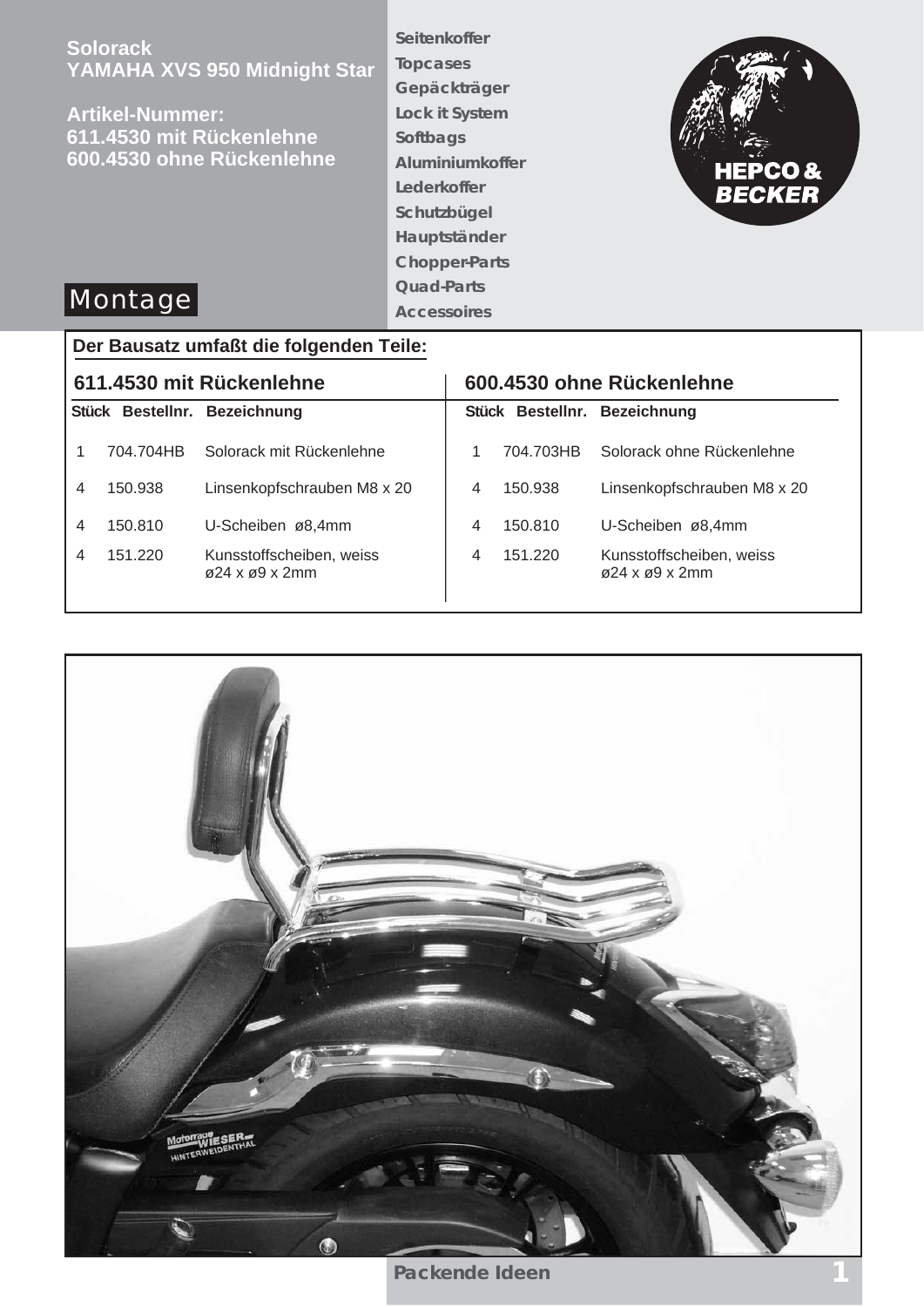

**Anzugsmomente des Motorradherstellers beachten! Nach der Montage alle Verschraubungen auf festen Sitz kontrollieren! Bitte beachten Sie unsere beigefügten Serviceinformationen.**

**Weiteres lieferbares Zubehör:**



Kofferträger **Nr. 650.4529 00 02 chrom Packtaschenhalter** Nr. 625.4529 chrom Gepäckbrücke Nr. 650.4529 01 02 chrom Motorschutzbügel Nr. 501.4529 chrom Sissybar mit Gepäckbrücke Nr. 611.4529 chrom Sissybar ohne Gepäckbrücke Nr. 600.4529 chrom Twinlights **Nr. 400.4529 chrom** Fenderguard Nr. 410.4529 chrom

> **Tel.: 06331 - 1453 - 100 Fax: 06331 - 1453 - 120**

**www.hepco-becker.de**

**eMail: vertrieb@hepco-becker.de**



### **Hepco & Becker GmbH An der Steinmauer 6**

**D-66955 Pirmasens**

**Packende Ideen 2**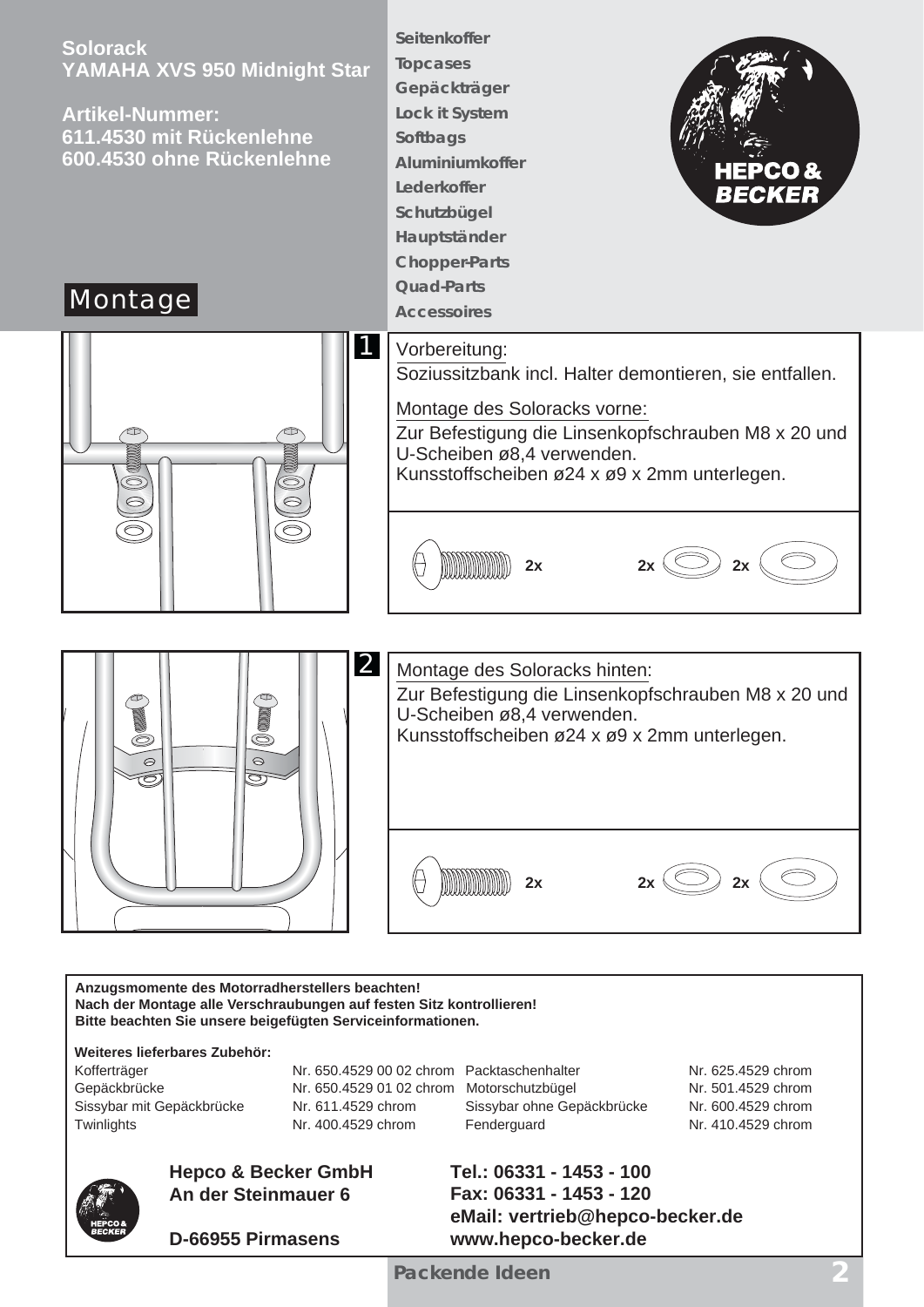**Solorack YAMAHA XVS 950 Midnight Star**

**Item-No. 611.4530 with back rest 600.4530 without back rest** **Side cases Top cases luggage frames Lock it system Softbags Aluminium luggage Leather luggage Protection bars Center stands Chopper parts Quad parts Accessories**



## Assembling instructions

| The kit includes the following parts: |                   |                                                           |                            |           |                                                         |  |  |
|---------------------------------------|-------------------|-----------------------------------------------------------|----------------------------|-----------|---------------------------------------------------------|--|--|
| 611.4530 with back rest               |                   |                                                           | 600.4530 without back rest |           |                                                         |  |  |
|                                       | item no.<br>Quant | description                                               | Quant                      | item no.  | description                                             |  |  |
|                                       | 704.704HB         | Solorack                                                  |                            | 704.703HB | Solorack                                                |  |  |
| 4                                     | 150.938           | Filister head screw M8 x 20                               | 4                          | 150.938   | Filister head screw M8 x 20                             |  |  |
| 4                                     | 150.810           | Washer ø8,4mm                                             | 4                          | 150.810   | Washer ø8,4mm                                           |  |  |
| 4                                     | 151.220           | <b>Plastic washer</b><br>$\varphi$ 24 x $\varphi$ 9 x 2mm | 4                          | 151.220   | <b>Plastic washer</b><br>$\alpha$ 24 x $\alpha$ 9 x 2mm |  |  |



Luggage ideas.